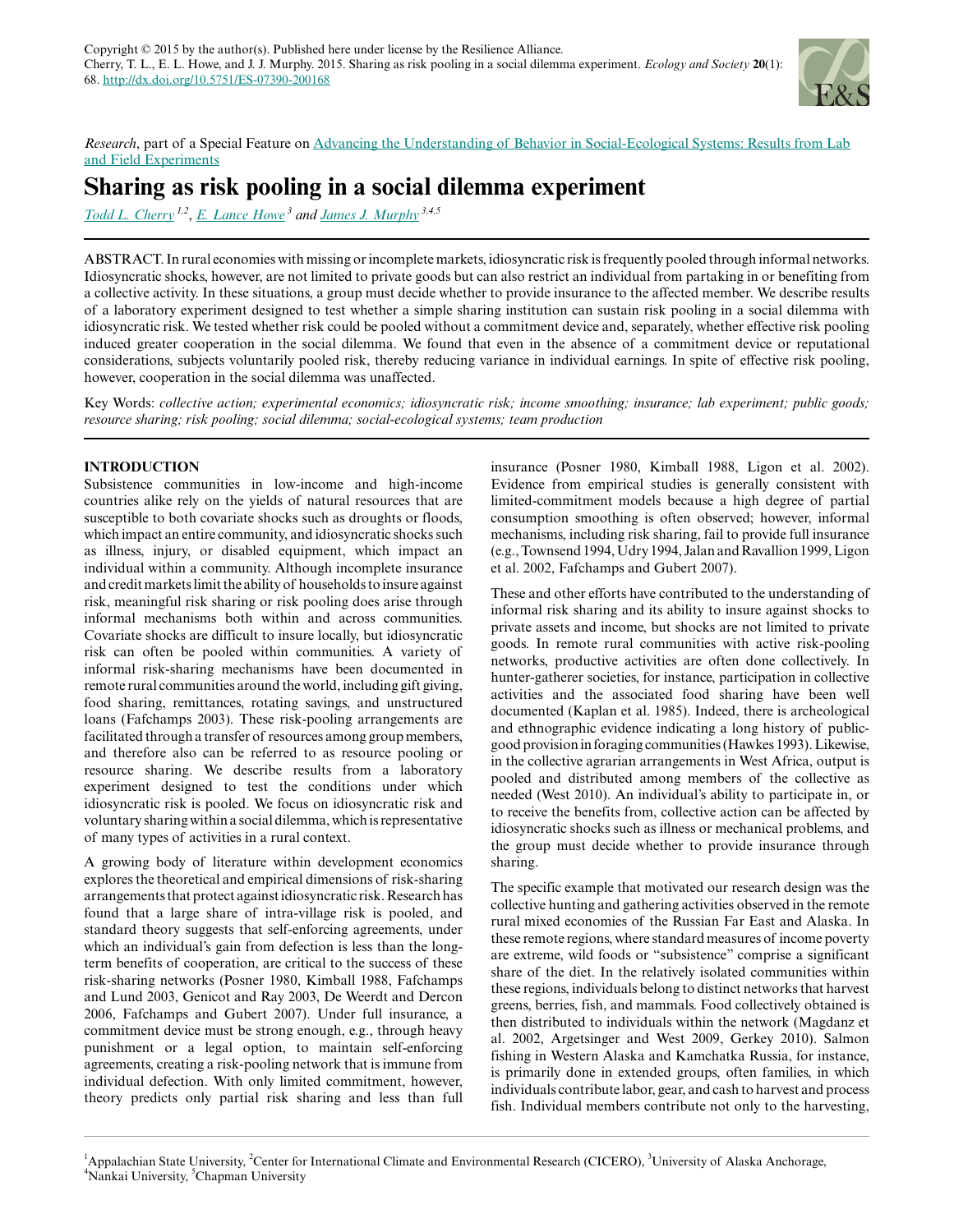processing, and distribution of the catch but also to the extensive preparation for the harvest season, e.g., repairing nets, boats, and fish camp infrastructure.

It is not uncommon for a network member contributing equipment, cash, or labor in preparation for the harvest to be unable to participate in harvesting or processing because of illness, injury, or other unforeseen circumstance. Similarly, because salmon is dried on fish racks and stored in elevated platforms, animals sometimes enter camp and destroy a household's store of harvested food. These events are independent of shock to a private activity such as a wage-paying job. Finally, although not the primary focus of this study, the yield from harvesting subsistence resources is stochastic, and as a result some groups may be more successful than others. In such cases, as in other remote regions, other community members must decide how much of the collective catch should be allocated to other community members (Fienup-Riordan 1986).

These idiosyncratic shocks to a collective, i.e., group, activity in these communities are independent of a shock to a private activity, and motivated the shock treatments in our experimental design. That is, the return on investment to the private activity is certain, whereas environmental risk is added to existing strategic risk in the group activity. As with private goods, the idiosyncratic shock introduces risk to individuals that can be pooled over the group. But, unlike private goods, a shock within a social dilemma can affect the aggregate level of resources available to the group. Because idiosyncratic shocks can affect a member's ability to contribute to the production of group benefits, it complicates the strategic environment of the collective action and potentially undermines cooperation by all members. For example, when other group members observe low levels of participation in the group activity, it may be difficult to discern whether this is because of free riding or a negative shock such as illness. Historical evidence suggests that shirking via feigned illness may have been common in the early American colonies and resulted in widespread food shortages (Bradford 2006).

However, when idiosyncratic risk exists within a social dilemma, voluntary risk sharing can not only smooth individual income levels, but also can maintain cooperation by reducing or eliminating the riskiness of the group activity. Questions arise about whether groups can effectively pool risk to smooth income when the income is derived from group resources, and whether sharing can overcome the adverse effects of risk on the collective production of those resources.

We used a series of lab experiments to focus on the sharing of idiosyncratic risk in a social dilemma setting. Although our design uniquely addressed idiosyncratic risk within a social dilemma, several related studies were consistent with some features of our design. Charness and Genicot (2009) and Selton and Ockenfels (1998) explored risk sharing in a two-player solidarity game in which one player randomly received a positive shock in each round and each player was allowed to "share" with the other player. Charness and Genicot (2009) found strong evidence for risk sharing, or solidarity, in the absence of an explicit commitment device and noted that increasing the potential for direct reciprocity significantly increased risk pooling. Barr and Genicot (2008) and Attanasio et al. (2012) tested the effects of different levels of commitment in a game in which individuals could pooled

outcomes from a risky gamble. Risk in their study, however, was not explicitly idiosyncratic or exogenous. They varied levels of commitment and found that limiting commitment reduced the frequency with which individuals pool earnings from the gamble. Kaplan et al. (2012) used a series of laboratory experiments to test whether resource sharing could be explained by risk-sharing motivations versus other alternatives. They found strong evidence for risk-pooling motivations. When subjects individually harvested from a highly variable resource, they were more likely to form reciprocal sharing relationships compared with harvesting from low risk environments. Finally, Erkal et al. (2011) explored the effects of relative earnings on giving decisions, with earnings based on a tournament-style real effort activity. Although not the focus of their study, they found that players receiving a negative shock also received large and significant transfers from other players.

There is also a large experimental literature that focuses on covariate, or aggregate, risk in a social dilemma. Much of this research focuses on a common pool resource environment and generally finds that increased environmental uncertainty leads to lower levels of cooperation (see Gangadharan and Nemes 2009 for a review). Of these, the most closely related to our study is Gangadharan and Nemes 2009, who introduced an aggregate shock into a public-goods game. Treatments varied according to whether this shock was associated with the private or the public good, and whether the probability distribution was known, i.e., risk, or unknown, i.e., uncertainty. They found that individuals avoided investing in a risky private account, preferring the strategic uncertainty associated with the group account. However, when the group account faced a possible shock, and therefore included both environmental and strategic uncertainty, cooperation dropped significantly.

In the Arctic and sub-Arctic regions that motivated our study, particularly in Alaska, the scale of harvest by subsistence users is a small percentage of the total harvest. For example, in the Kuskokwim salmon fishery, subsistence accounted for 21% of the total catch between 1980 and 2004. Commercial fisheries are responsible for the bulk of the salmon harvests: approximately 78% during this same period (Howe and Martin 2009). With other resources such as marine mammals, harvest quotas are strictly enforced. Moreover, because these communities do not have access to commercial markets, and because harvesting entails significant effort and financial costs, the incentives to overharvest the resource are quite weak. As a result, the key questions for these communities focus on cooperation in jointly harvesting the resource and sharing the fruits of the harvest. This is, in effect, a team production problem for which the linear public-goods game is a reasonable approach (Alchian and Demsetz 1972, Croson 2001, Carpenter et al. 2009).

Our team production experiments varied a standard linear publicgoods game in which we introduced the potential for a negative idiosyncratic shock. The shock eliminated the individual's allocations to, and returns from, the group activity. In some treatments, individuals were given an opportunity to share with the fellow group member who incurred the shock. Because individuals could avoid the shock by shifting resources from the group activity to the private activity, we decomposed the welfare loss into two components: the direct loss due to the shock and the indirect loss due to changes in cooperative behavior.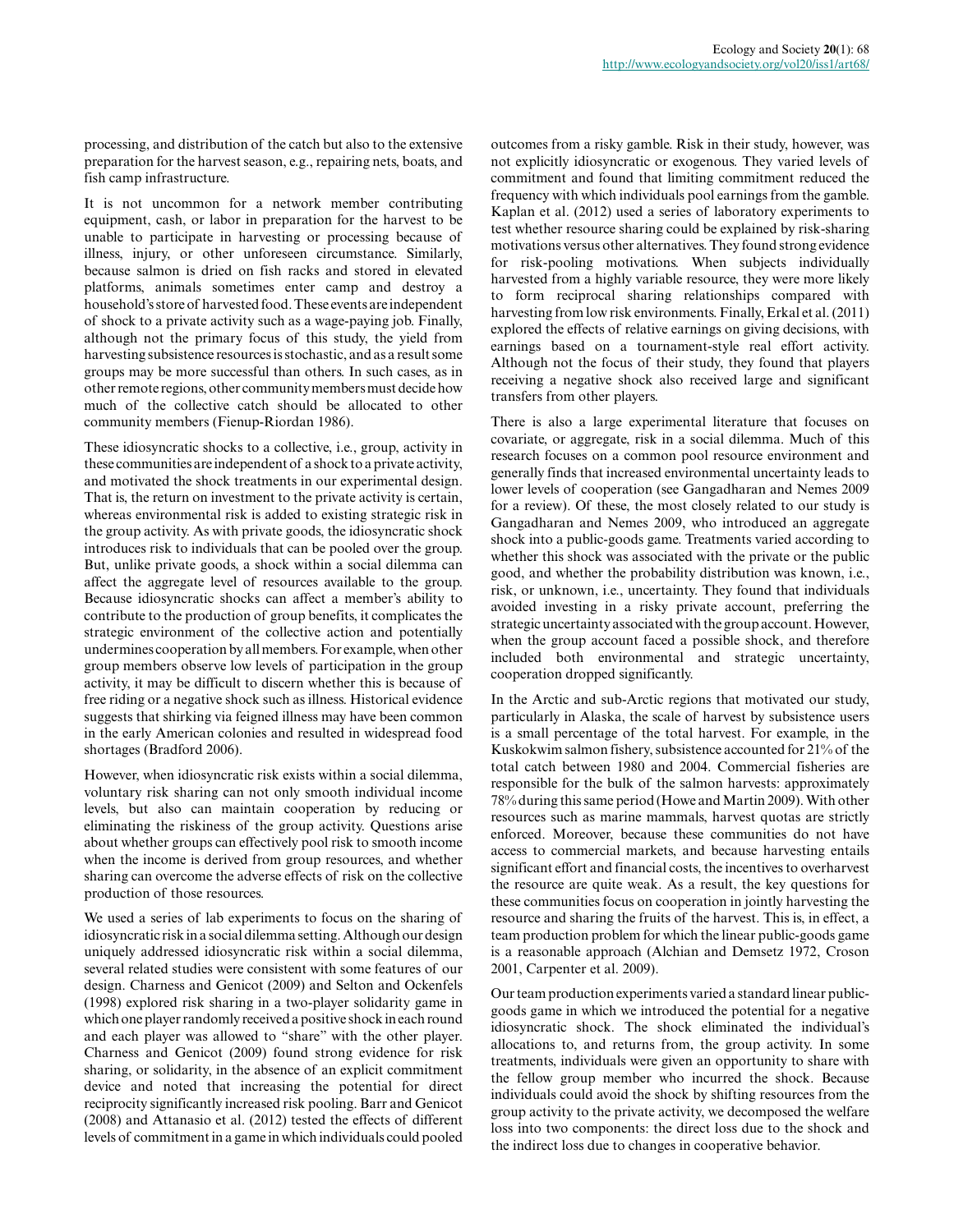| Table 1. Experimental design. |  |
|-------------------------------|--|
|-------------------------------|--|

| Treatment          | Features                       | Summary                                                                          |
|--------------------|--------------------------------|----------------------------------------------------------------------------------|
| Baseline           | <b>Baseline</b>                | Standard VCM                                                                     |
| Shock              | Baseline + Shock               | Add idiosyncratic shock                                                          |
| Without Commitment | Baseline $+$ Shock $+$ Sharing | Simultaneously make allocation and sharing decisions.                            |
| With Commitment    | Baseline $+$ Shock $+$ Sharing | Make sharing decision. Aggregate sharing announced. Make allocation<br>decision. |

Compared with existing experimental research on risk pooling, our study differed along the commitment dimension, the nature of the shock, and the strategic environment. Like Charness and Genicot (2009), we introduced sharing without commitment, but in contrast to their study, we eliminated all opportunities for individual reciprocity. In addition, we added a treatment that tests whether perfectly enforced sharing commitments affect decisions about the level of participation in the group activity. Several experimental studies of risk pooling focused on the sharing of gains from a lottery (Barr and Genicot 2008, Attanasio et al. 2012), but very few (Erkal et al. 2011, Kaplan et al. 2012) allowed subjects to pool negative shocks through sharing or some other mechanism. Finally, we are unaware of any studies that investigated the pooling of idiosyncratic risk in a social dilemma and the resulting effects on cooperation.

Our results suggest that risk not only increased the variability of individual earnings, but also induced significant earnings losses due to less cooperative behavior. Contrary to theory, however, we found significant levels of risk pooling without commitment and without the possibility for direct reciprocity. Surprisingly, although individuals did cooperate in pooling risk, high levels of sharing commitments appeared to have no effect on cooperation in the social dilemma. As a result, there was less variation in income but no improvement in aggregate welfare in the treatments with a shock and the opportunity for sharing.

## **EXPERIMENTAL DESIGN**

To investigate the impact of idiosyncratic risk in a social dilemma and the elements of risk-sharing arrangements that might mitigate any adverse effects, we constructed a set of four treatments (see Table 1): a Baseline treatment to provide a clear internal and external benchmark, a Shock treatment that introduced idiosyncratic risk and shed light on the impact of risk in a social dilemma, and two sharing treatments that varied levels of sharing commitment

# **Baseline treatment**

The Baseline treatment was a standard linear public-goods game in which individual earnings are  $\pi_i = (e - x_i) + (m/n) \Sigma_i x_i$ , in which  $e = 20$  is the initial resource endowment,  $x_i$  is the amount of resources individual *i* allocates to the group activity,  $m = 2$  is the multiplier on the aggregate amount of resources allocated to the group activity, and  $n = 5$  is the number of subjects in a group. The marginal per capita return (MPCR) from the group activity is *m/*  $n = 0.40$ . These parameters are identical in all four treatments. After all subjects completed their allocation decisions, the results were announced. Subjects received information about their own resource allocation decisions and earnings. Subjects were also informed about the aggregate amount of resources allocated to

the group activity, but the individual decisions of the other four group members were not revealed. Although standard theory predicts that nothing will be allocated to the group activity, experimental evidence consistently shows positive, though less than socially optimal, allocations that decline over time (Ledyard 1995). We expected to observe this well-documented behavior in the Baseline treatment.

## **Shock treatment**

The Shock treatment paralleled the Baseline treatment, but introduced idiosyncratic risk by randomly selecting one group member to receive a negative shock after all allocation decisions were made. The idiosyncratic shock resulted in the entire loss of the individual's allocation to the group activity, but had no impact on the individual's allocation to his private activity. In addition, the shock prevented the individual from receiving any returns from the group activity. Instead, the group returns were equally distributed among the remaining *n* - 1 group members who did not receive the shock. This structure was meant to parallel the types of shocks described in the Introduction, such as the loss of one's harvest due to spoilage or an animal entering camp and destroying food stores.

The identity of the person shocked was not announced. Instead, group members were only informed about whether they are affected by the shock. Expected earnings in the shock treatment were  $π<sub>i</sub> = [(n - 1) / n] · [(m / (n - 1)) · Σ<sub>i</sub> (x<sub>i</sub> - x<sup>s</sup>) + (e - x<sub>i</sub>)] + (1/n) ·$  $(e - x_i)$ , with  $x<sup>s</sup>$  being the group allocation of the subject who incurred the shock. The expected MPCR remained unchanged at 0.40.

The potential for a negative shock to eliminate an individual's return from the group activity introduced an additional disincentive to allocate resources to the group activity. In addition to the usual strategic risk that defines the collective action problem, group members also faced an environmental risk because of the potential idiosyncratic shock. More specifically, in the no-shock Baseline treatment, earnings from an individual's own allocation to the group activity were  $(m/n) \cdot x_i > 0$ , whereas the Shock treatment introduced a 1/*n* chance that these earnings would instead be zero. This implies that an individual who was predisposed toward cooperation and allocated the entire resource endowment to the group activity  $(x<sub>i</sub> = e)$  risked earning nothing. Shifting resources from the group activity to the private activity avoided both the strategic and the environmental risk, and guaranteed that earnings would be at least *e*. Therefore, we expected to find that, relative to the no-shock Baseline treatment, the Shock treatment would have fewer resources allocated to the group activity, lower individual and group earnings, and greater variance in individual earnings.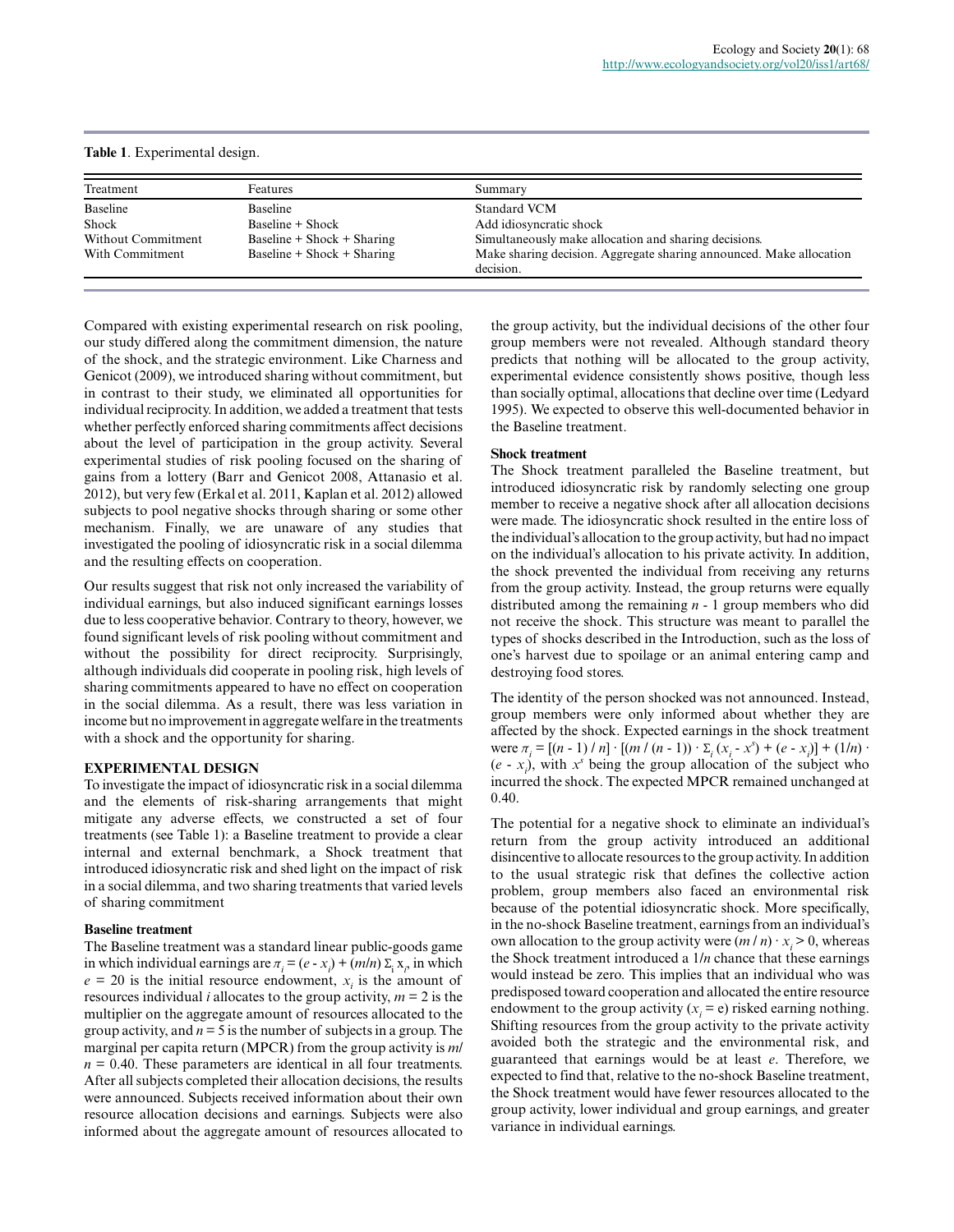

**Fig. 1**. Example of the subject interface for the Baseline treatment.

## **Sharing treatments**

The remaining two treatments allowed the *n* - 1 individuals who were unaffected by the shock to share a percentage of their returns from the group activity,  $s_i \in [0\%, 100\%]$ , with the individual who was shocked. The decision was framed as a percentage of the returns from the group account rather than a specific dollar amount, because the actual returns from the group account were unknown at the time the sharing decision was made. In both treatments, all agents made sharing decisions simultaneously without knowing the sharing decisions of other players. Treatments differed in whether a binding sharing commitment was made and disclosed to the group before the resource allocation decision. In both sharing treatments, expected individual earnings were as follows:

 $\pi_i = [(n-1)/n] \cdot [(1-s_i) \cdot ((m/(n-1)) \cdot \Sigma_i (x_i - x^s)) + (e - x_i)] +$  $(1/n) \cdot [(e - x_i) + \sum_{j \neq i} s_j \cdot ((m / (n - 1)) \cdot \sum_{j \neq i} x_j)].$ 

In the Without Commitment treatment, all *n* subjects simultaneously made both an allocation and a sharing decision. After all subjects submitted both decisions, results were announced. Subjects were informed of the aggregate amount of resources allocated to the group activity and the average sharing decision of the other *n* - 1 group members,  $[1 / (n - 1)] \cdot \sum_{j \neq i} s_j$ which represents the percentage of the returns from the group activity that would be shared with individual *i* if he were shocked.

In the With Commitment treatment, each subject first committed to sharing a percentage of returns from the group activity, which were unknown at the time of the sharing decision. After all group members submitted their sharing decisions, the average sharing decision of other *n* - 1 group members was announced. Each group member then submitted his allocation decision. Thus, before the allocation decision, each subject knew exactly what percentage of the group returns he would receive if shocked. This reduced the idiosyncratic environmental risk associated with the group activity and should have resulted in more resources allocated to the group activity relative to the Shock treatment.

Although each sharing mechanism provided an opportunity for group members to pool idiosyncratic risk, standard theory predicts no sharing in the absence of a commitment device. Although Charness and Genicot (2009) demonstrated the possibility for risk pooling without commitment, we went a step further in that our design removed the possibility for individual reciprocity. In both our sharing treatments, it was impossible for subjects to gain information about the individual allocation or sharing decisions of other players. We tested the null hypothesis of no sharing, but considering the substantial literature on cooperative behavior and partial risk pooling, we expected to observe at least some risk sharing, which would smooth income. Because sharing is just a redistribution of wealth, there was no impact on the group's aggregate earnings.

Sharing at least some of the returns from the group activity mitigated the adverse impacts of the idiosyncratic shock. As a result, if sharing was used as insurance, then these commitments should have increased allocations to the group activity. This implies that group allocations should be higher in the With Commitment treatment compared with the Without Commitment treatment. Also, if we observed nontrivial rates of sharing, we expected that relative to the Shock treatment, both sharing treatments would have more resources allocated to the group activity, greater individual and group earnings, and less variation in individual earnings.

#### **Experiment details**

Undergraduate students ( $n = 120$ ) were recruited from the undergraduate student population at the University of Alaska Anchorage to participate in the experiment. All sessions were programmed and conducted using software developed specifically for this research project. The related code can be freely downloaded at <http://econlab.uaa.alaska.edu/Software.html>. On entering the lab, participants signed a consent form acknowledging their voluntary participation and agreeing to abide by lab rules. The computerized instructions included both graphical and written explanations, and concluded with an interactive quiz that required correct responses before proceeding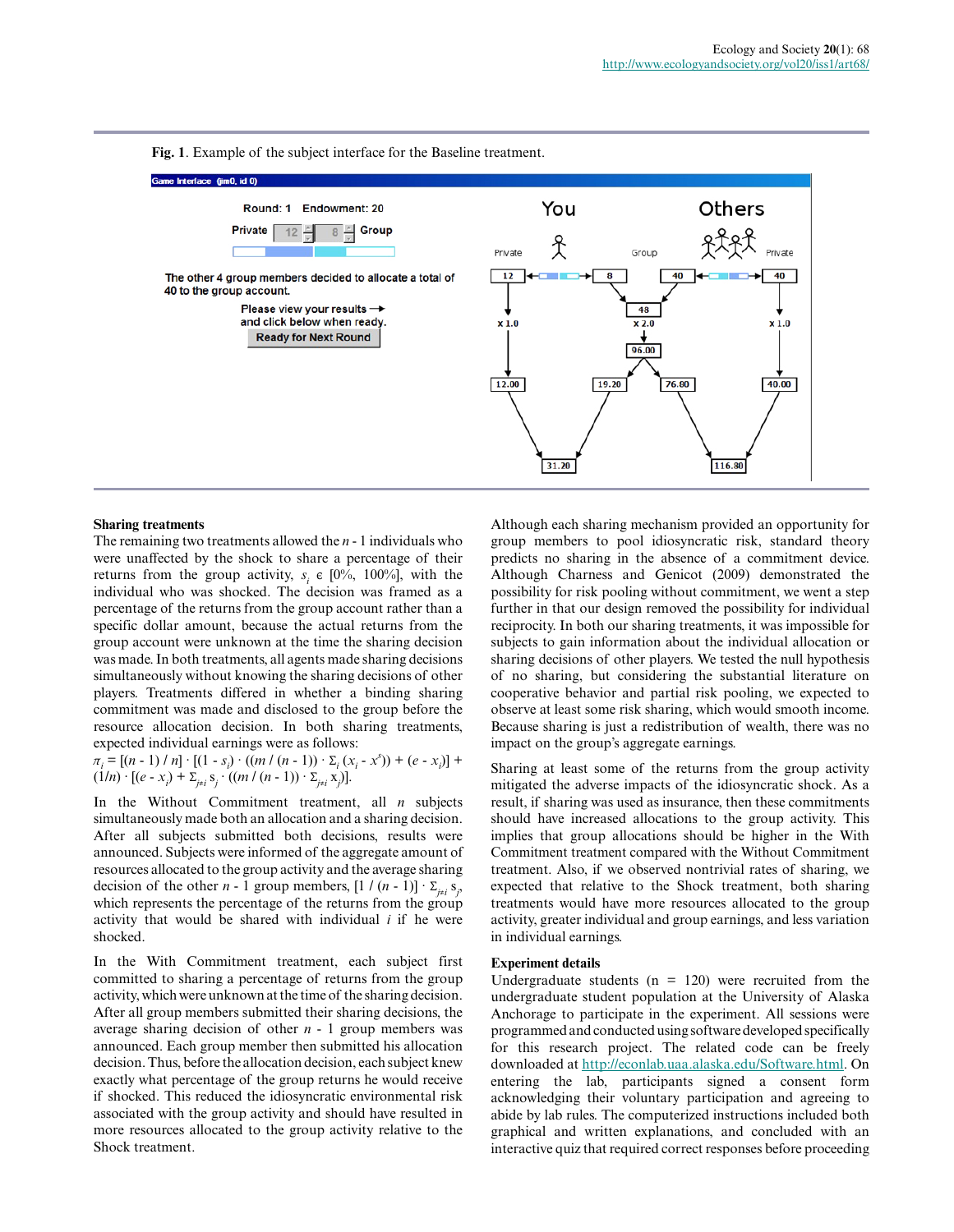|                    | Allocation to<br>Group Account |         | Level of Earnings | Mean Standard<br>Deviation of Earnings |      |      |  |
|--------------------|--------------------------------|---------|-------------------|----------------------------------------|------|------|--|
| Treatment          |                                | Sharing | Not Shocked       | Shocked                                | All  |      |  |
| Baseline           | 10.4                           | --      |                   | $- -$                                  | 30.4 | 5.39 |  |
| Shock              | 7.0                            | --      | 27.0              | 12.9                                   | 24.2 | 7.18 |  |
| Without Commitment | 7.2                            | 16%     | 24.4              | 24.2                                   | 24.4 | 6.10 |  |
| With Commitment    | 6.9                            | 18%     | 24.3              | 24.1                                   | 24.3 | 5.63 |  |

## **Table 2**. Mean individual decisions and earnings.

to the decision environment. Experiment instructions can be viewed at [http://econlab.uaa.alaska.edu/shocksharing/.](http://econlab.uaa.alaska.edu/shocksharing/) The use of diagrams in the instructions was motivated by Eckel et al. 2010. Figure 1 shows an example of the subject computer screen from the Baseline treatment.

The 4 treatments were conducted over 12 sessions, with each treatment repeated in 3 sessions. In each session, 10 subjects were randomly divided into 2 groups of 5 and subjects remained in the same group for all  $T = 15$  rounds. There were a total of  $N = 120$ unique subjects, and 24 unique groups evenly divided among the 4 treatments. We therefore collected a total of 360 group-level and 1800 individual-level observations. At the end of the session, subjects were called one at a time to be paid privately in cash. Lab dollars were converted to US dollars at \$1 per experiment token. Average individual cash earnings were \$24.77 ( $\sigma$  = \$0.64) plus an additional \$5 for showing up on time.

To avoid risk pooling over rounds, individual cash earnings were determined by a single randomly selected round. This design choice parallels the severity of naturally occurring shocks. For individuals living in subsistence-dependent communities, an idiosyncratic shock, e.g., the inability to harvest because of injury or the loss of an entire harvest because of animals or spoilage, can mean that one's survival depends on the largesse of the community. As in the experiment, people in these communities cannot self-insure against the risk. By paying one period, the experimental design mimicked this inability to self-insure.

#### **RESULTS**

#### **Aggregate results**

Figure 2 presents the mean individual allocation to the group activity over time by treatment. Table 2 complements the figure by providing summary statistics for all rounds combined. In the Baseline treatment, which established the benchmark earnings and group resource allocation levels without idiosyncratic risk or sharing, mean individual allocations to the group activity was 10.4 tokens (52% of the 20-token initial endowment). Group allocations in the first round averaged 13.1 tokens (65%), decaying to 7.0 tokens (35%) in the final round. This general pattern of moderate levels of cooperation in the early rounds, which then decay over time, is typical in a standard public goods experiment.

When the environmental risk associated with the group activity was introduced in the Shock treatment, which did not allow sharing, people tended to redirect resources away from the risky group activity and into the safe private activity. On average, individual allocations to the group activity dropped by about onethird relative to the no-shock Baseline treatment. Average allocations to the group activity started at 8.8 tokens in round 1 (44%), decaying to 4.3 tokens (21%) in round 15. The average over all rounds was 7.0 (35%). As a result, relative to the no-shock Baseline group, the mean earnings in the Shock treatment group were 20% lower (\$24.2 vs. \$30.4).

**Fig. 2**. Mean individual allocation to the group account.



In Table 2, the average earnings in the Shock treatment group of those who were not shocked (\$27.0) were lower than those in the Baseline group (\$30.4) because of the reduced allocations to the group activity. This suggests that the presence of risk in the group activity had two effects on earnings: a direct effect due to the shock and an indirect effect due to changes in allocation behavior. We tested this by decomposing earnings into these two effects in Table 3. The column labeled "Before Shock, Before Sharing" reports individual earnings before the welfare loss from the shock and before income was redistributed through sharing. A comparison of the average earnings in the Shock and Baseline treatment groups reveals that changes in allocation behavior accounted for just more than half of the decline in earnings. Specifically, of the total difference in average earnings between the two treatments  $($24.2 - $30.4 = -$6.2), 55\%$  of the earnings loss occurred before the shock  $(\$27.0 - \$30.4 = -\$3.4)$  because subjects shifted some tokens from the group activity to the private activity. The direct effect of the shock (from \$27.0 before the shock to \$24.2 after the shock) accounts for the other 45% of the loss in total earnings. Hence, the chilling indirect effect of idiosyncratic risk on cooperation is roughly equal to the direct earnings loss resulting from the shock.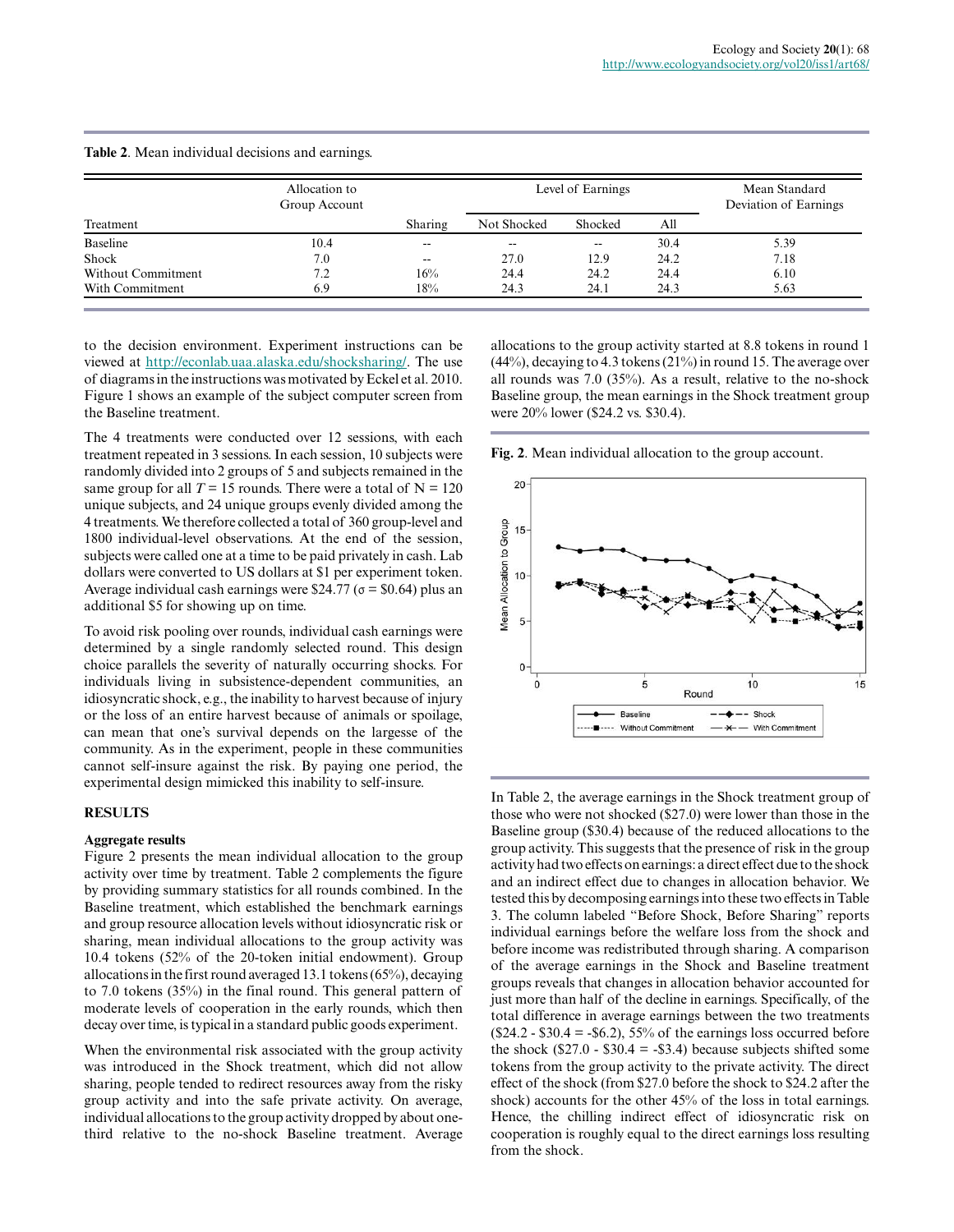|                    |                                | Average Earnings (all subjects) |                              |                                | Mean Standard Deviation of Earnings |                              |  |
|--------------------|--------------------------------|---------------------------------|------------------------------|--------------------------------|-------------------------------------|------------------------------|--|
|                    | Before Shock<br>Before Sharing | After Shock<br>Before Sharing   | After Shock<br>After Sharing | Before Shock<br>Before Sharing | After Shock<br>Before Sharing       | After Shock<br>After Sharing |  |
| Baseline           | 30.4                           | $- -$                           | $- -$                        | 5.39                           | $- -$                               | --                           |  |
| Shock              | 27.0                           | 24.2                            | $-$                          | 4.46                           | 7.18                                | $\sim$ $\sim$                |  |
| Without Commitment | 27.2                           | 24.4                            | 24.4                         | 4.37                           | 7.47                                | 6.10                         |  |
| With Commitment    | 26.9                           | 24.3                            | 24.3                         | 4.26                           | 6.82                                | 5.63                         |  |

## **Table 3**. Decomposition of earnings.

The mean standard deviation of earnings is presented in Tables 2 and 3 and provides a measure of the average variability in an individual's earnings over time. The mean standard deviation of earnings (*s*) was calculated as the mean of the individual withinsubject standard deviations ( $\sigma_i$ ), specifically:  $s = (1/N) \cdot \Sigma_i \sigma_i$ , where  $\sigma_i = [1/(T-1)] \cdot \Sigma_t (\pi_{it} - \Pi_i)^2$ , and  $\Pi_i = (1/T) \cdot (\Sigma_t \pi_{it})$ . By definition, the idiosyncratic shock introduced volatility to an individual's earnings over time. Average earnings were higher in those rounds when the individual was not shocked (\$27.0) than when he did incur the shock (\$12.9). As a result, the mean standard deviation in the Shock treatment group was higher than that in the Baseline group (\$7.18 vs. \$5.39). Before accounting for the shock, the mean standard deviation in the Shock treatment was actually lower than that in the Baseline group (\$4.46 vs. \$5.39). This follows from the reduction in resources allocated to the group activity in the Shock treatment. However, the negative direct effect of the shock dominated, leading to an overall increase in earnings variability. These results illustrate the additional complexity that arises when idiosyncratic risk exists within a social dilemma: not only does the shock have a direct impact on earnings, but it also has an indirect impact because individuals reduce their allocations to the group activity to lower their exposure to this environmental risk.

The two sharing treatments offered the potential to mitigate both the direct effects of the shock and the indirect effects of reduced allocations to the group activity. By sharing with other group members and mutually insuring against the environmental risk, it was possible to both increase earnings and reduce earnings variability compared with the Shock treatment. In each of the sharing treatments, fully insuring all group members against the idiosyncratic risk would require the individual sharing decisions to average 20% of the group returns  $(s<sub>i</sub> = 0.20)$ , but the standard game-theoretic prediction is that sharing will be nonexistent  $(s<sub>i</sub> =$ 0.00). We did, however, observe considerable sharing in both treatments. Figure 3 shows that sharing began around full insurance in both treatments (26% Without Commitment and 21% With Commitment), but declined over time to roughly 10% in each treatment.

This high level of sharing helped smooth incomes by mitigating the direct effects of the shock. If income smoothing were perfect, then individual earnings would be independent of the shock, and as a result, there would be no difference in average earnings between those who were shocked and those who were not. When the allocation and sharing decisions were made simultaneously in the Without Commitment treatment, it appears that income smoothing did occur at near-perfect levels. Figure 4 presents the difference in average earnings over time between those who were not shocked and those who were. In the Without Commitment treatment, this difference in any given round was modest; moreover, there were nearly as many rounds (6 of 15) in which the shock victims actually earned more than their benevolent counterparts. As a result, over all rounds, the average earnings of the two groups were nearly identical in this treatment (see Table 2).

**Fig. 3**. Mean individual percentage shared.





**Fig. 4**. Consumption smoothing (average earnings: not Shocked minus Shocked).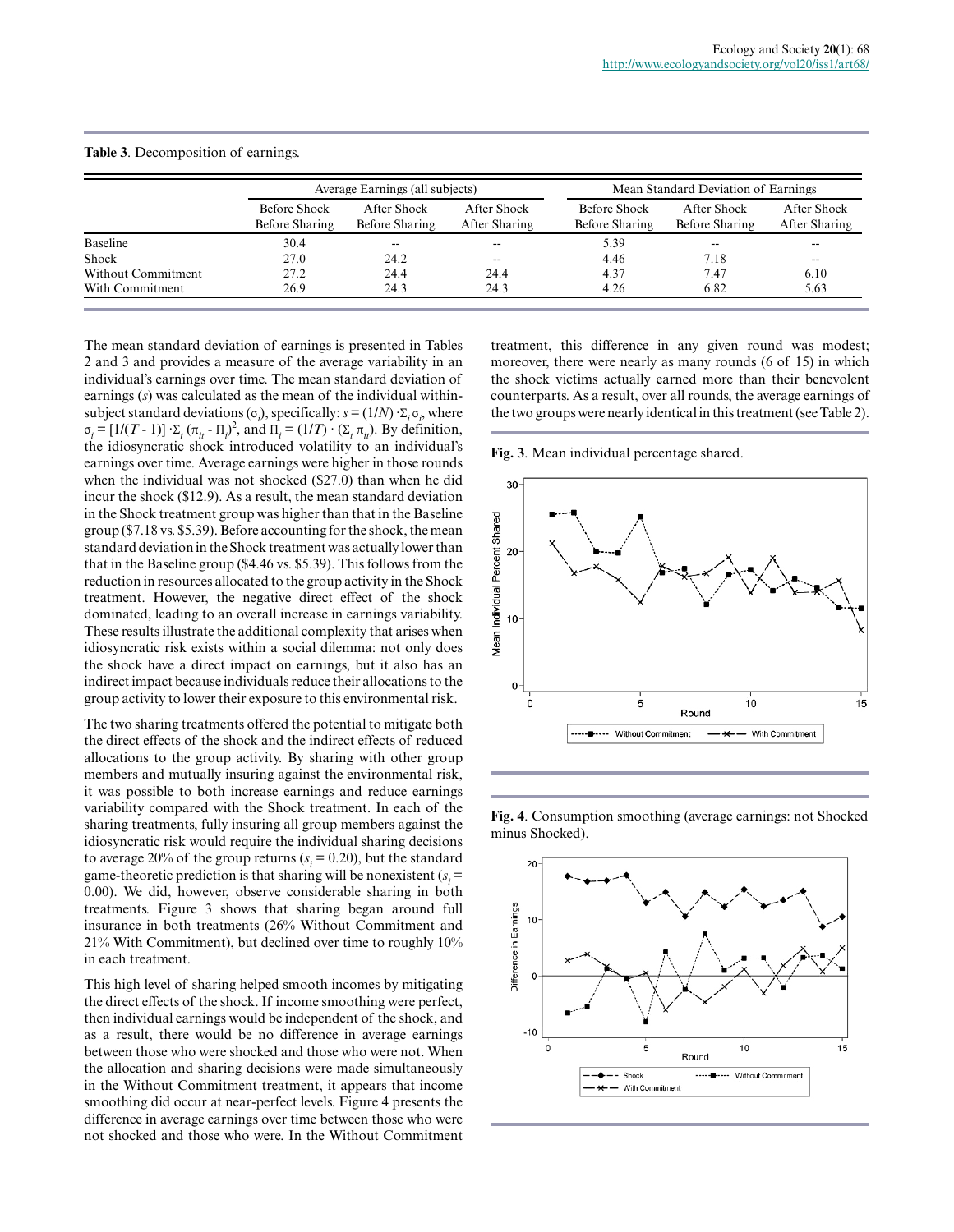|                              | Model 1:                    | Model 2:   | Model 3:     |
|------------------------------|-----------------------------|------------|--------------|
|                              | Allocation to Group Account | Sharing    | Earnings     |
|                              | $(x_{ii})$                  | $(s_{ii})$ | $(\pi_{ii})$ |
| <b>Baseline Treatment</b>    | (omitted)                   | n/a        | (omitted)    |
| <b>Shock Treatment</b>       | $-3.36$                     | n/a        | $-6.19$      |
|                              | (0.00)                      |            | (0.00)       |
| Without Commitment Treatment | $-3.20$                     | (omitted)  | $-5.99$      |
|                              | (0.01)                      |            | (0.00)       |
| With Commitment Treatment    | $-3.44$                     | 0.017      | $-6.07$      |
|                              | (0.00)                      | (0.573)    | (0.00)       |
| Round                        | $-0.34$                     | $-0.007$   | $-0.27$      |
|                              | (0.00)                      | (0.00)     | (0.00)       |
| Intercept                    | 13.10                       | 0.212      | 32.49        |
|                              | (0.00)                      | (0.00)     | (0.00)       |
| $\chi^2$                     | 73.89                       | 29.23      | 60.57        |
|                              | (0.00)                      | (0.00)     | (0.00)       |
| N                            | 1800                        | 900        | 1800         |

p-values in parentheses calculated using robust standard errors. In all three models, "omitted" means the data are included, but the treatment dummy variable is omitted. In the sharing model, "n/a" means the data from the two treatments without sharing are not applicable and therefore not included.

Interestingly, although we did observe near-perfect income smoothing, it did not appear that this had any effect on the allocation of resources to the group activity. In fact, average allocations in the Without Commitment treatment (\$7.2) were about the same as those in the Shock treatment (\$7.0). As a result, average earnings in the two treatments were similar. This would suggest that, in the absence of prior commitments about how much risk will be covered by the group, the ability to share does reduce the riskiness of the group activity and reduce earnings fluctuations, but it has no impact on collective action. This outcome is certainly not consistent with prior expectations because it suggests that subjects view the sharing and resource allocation decisions independently. Although these data do not allow us to adequately test related hypotheses, this finding warrants future research.

The sequential nature of the With Commitment treatment introduced the ability to precommit to a sharing decision before making an allocation decision. With mean sharing around 18%, the shock had a negligible effect on earnings: \$24.3 for those who were not shocked versus \$24.1 for those who did incur the shock. In fact, shock victims actually earned slightly more than the other group members in four of the first five rounds (see Fig. 4). However, despite perfect information about the generous sharing commitments, the average allocation to the group activity (\$6.9) was no different than that with the Shock (\$7.0) or Without Commitment (\$7.2) treatments. Therefore, it seems that high levels of income smoothing are possible with or without a sharing commitment mechanism, but sharing has no impact on cooperation in a social dilemma.

#### **Conditional results**

We confirmed our informal conclusions by using the more rigorous conditional analyses presented in Table 4. We estimated three panel models that use the same basic structure:  $Y_{it} = \beta_0 + \beta_1$  $\beta_1 \cdot \theta_{it} + \beta_2 \cdot t + \omega_i + \varepsilon_{it}$ , where  $Y_{it}$  is the individual allocation to the group activity (model 1), sharing (model 2), or earnings (model 3) of subject *i* in round  $t$ ,  $\theta_i$  is a set of treatment indicator variables

that capture the treatment effects,  $\omega_i$  captures unobserved individual subject characteristics, and  $\varepsilon_{it}$  represents the contemporaneous error term. Because subjects participated in multiple rounds of a single treatment, subject-specific heterogeneity was modeled as a random effect. We also used a Huber (1967) and White (1980) robust estimate of variance.

Consistent with the previous discussion of aggregate results, the allocation decision in model 1 reveals that the introduction of idiosyncratic risk in the Shock treatment significantly reduced allocations to the group activity relative to the Baseline treatment  $(p = 0.00)$ . Surprisingly, the With Commitment and Without Commitment treatments had similar results. Both coefficients are negative and significant, and a Wald chi-square test failed to reject the joint hypothesis that group allocation decisions in the Without Commitment, With Commitment, and Shock treatments are equal ( $p = 0.97$ ). Results from the sharing model (model 2) also corroborate the aggregate findings. Individuals did exhibit significant levels of sharing in both sharing treatments. The coefficient for the intercept indicates average sharing in the Without Commitment treatment was 21%, which is positive and significant. As expected, the coefficient on the With Commitment treatment is not significant, indicating that there was no difference in the sharing rates between the two treatments.

The earnings model in Table 4 (model 3) was not conditioned on whether an individual was shocked in a given round; therefore, it provides an estimate of an individual's expected earnings and is a measure of the relative welfare impacts among the different treatments. The earnings model indicates that, in the presence of an idiosyncratic shock, the expected individual earnings were lower than those in the no-shock Baseline group, i.e., all three treatment coefficients are negative and significant. More importantly, a joint test of the hypothesis that the three treatment coefficients are equal cannot be rejected ( $p = 0.98$ ), which indicates that neither sharing treatment had a significant effect on expected earnings relative to the Shock treatment.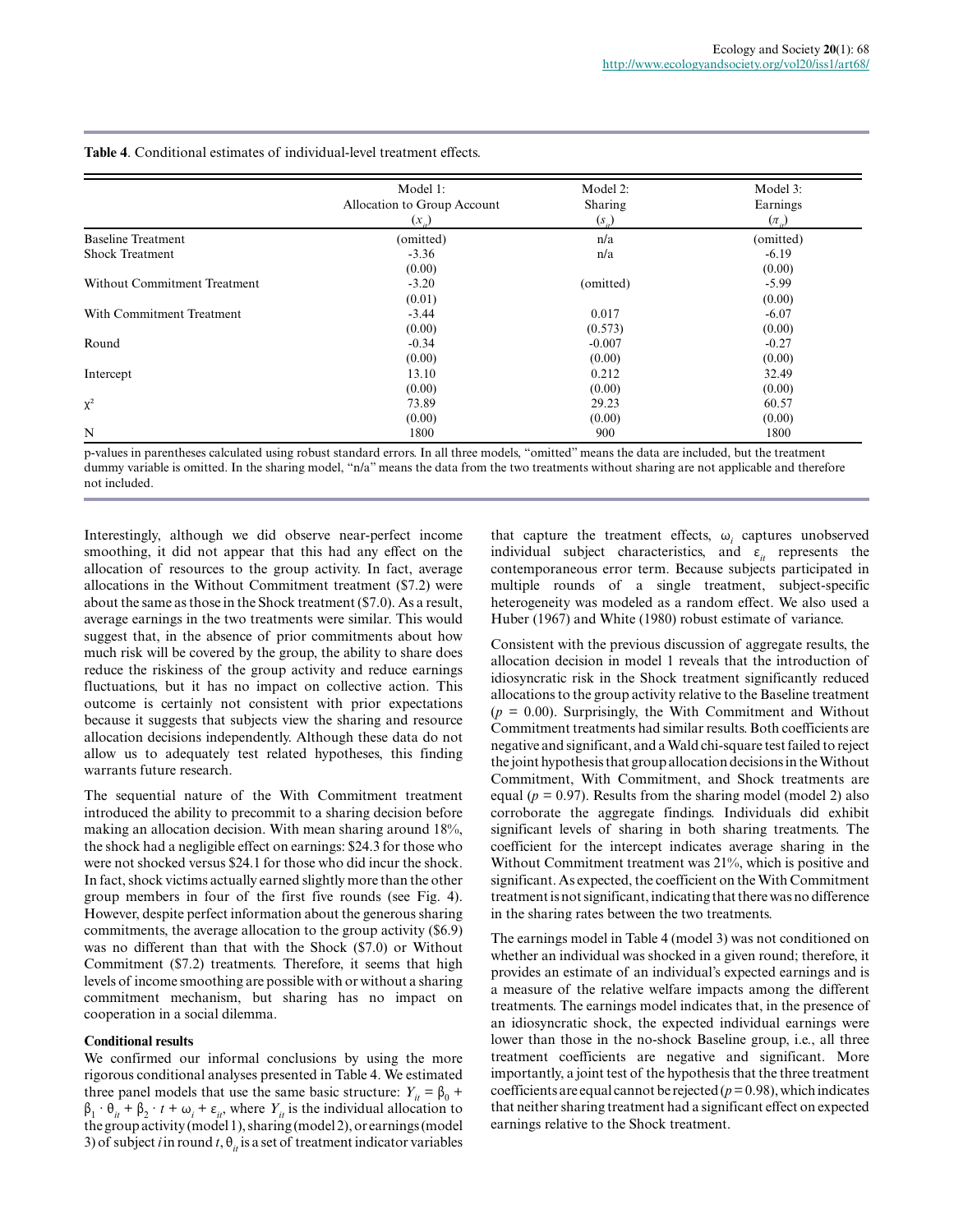Of course, individual earnings in a given round might have been affected by the shock, and the magnitude of this impact depended on the extent to which the other group members shared. Perfect smoothing implies that individual earnings are independent of the idiosyncratic shock (Mace 1991, Townsend 1994, Fafchamps and Lund 2003). To test the income-smoothing hypothesis, we modified the individual-earnings model in model 3 by adding three new explanatory variables that interact the treatments with an indicator variable (Shocked) that equals one if individual *i* incurred the shock in round *t* (Table 5, model 4). Model 4 includes data only from the three treatments that included the idiosyncratic shock, and therefore does not include the Baseline treatment. The intercept can be interpreted as referencing the earnings of an individual who was not shocked in the Shock treatment group. The income-smoothing hypothesis implies that each of the three interaction coefficients should equal zero; i.e., for a given treatment, if the interaction term were zero, then we could not reject the hypothesis that individual earnings were independent of the shock.

**Table 5**. Conditional estimates of individual earnings.

|                                     | Model 4:     |
|-------------------------------------|--------------|
|                                     | Earnings     |
|                                     | $(\pi_{ii})$ |
| <b>Shock Treatment</b>              | Omitted      |
| Without Commitment Treatment        | $-2.48$      |
|                                     | (0.01)       |
| With Commitment Treatment           | $-2.62$      |
|                                     | (0.00)       |
| Shocked $\times$                    | $-13.70$     |
| <b>Shock Treatment</b>              | (0.00)       |
| Shocked $\times$                    | $-0.27$      |
| <b>Without Commitment Treatment</b> | (0.87)       |
| Shocked $\times$                    | $-0.01$      |
| With Commitment Treatment           | (0.99)       |
| Round                               | $-0.19$      |
|                                     | (0.000)      |
| Intercept                           | 28.42        |
|                                     | (0.000)      |
| $\chi^2$                            | 370.22       |
|                                     | (0.000)      |
| N                                   | 1350         |

Model does not include Baseline treatment because it does not include a shock; p-values in parentheses calculated using robust standard errors.

Clearly, without the ability to share in the Shock treatment, the income-smoothing hypothesis was rejected. Individuals who were shocked earned \$13.7 less than those who were not shocked. In contrast, the results were consistent with the earnings-smoothing hypothesis in both the Without Commitment treatment  $(p = 0.87)$ and the With Commitment treatment  $(p = 0.99)$ . In our environment, this simple sharing institution nearly eliminated the effects of idiosyncratic risk for the individual. Thus, the conditional results support the observations made using the aggregate results. Without sharing, an idiosyncratic shock had both a direct effect on the earnings of the shock victim and an indirect effect on the earnings of the entire group because of reduced allocation of resources to the group activity. The ability to share without any commitment mechanism did smooth

individual earnings, but because group allocations were unchanged relative to the Shock treatment, the indirect effects of the shock persisted. As a result, average earnings were no greater than those without sharing. Group allocations, sharing, and earnings in the With Commitment treatment were statistically indistinguishable from those in the Without Commitment treatment.

# **CONCLUSION**

We examined whether a sharing institution can facilitate risk pooling in a social dilemma with idiosyncratic risk. A standard public-goods game was augmented with a negative idiosyncratic shock and a simple sharing mechanism in which subjects made private, voluntary transfers to a fellow group member who was adversely affected by a shock. As predicted, environmental risk via the shock significantly reduced average earnings. This impact on earnings can be decomposed into two effects that are roughly equal in magnitude: the reduced earnings that were a direct consequence of the shock and the indirect effect due to behavioral changes to avoid the shock.

In contrast to basic theory, however, we found high levels of anonymous sharing in both sharing treatments. In both treatments, sharing completely removed the additional variance of individual earnings resulting from the shock, evidence consistent with the income-smoothing hypothesis. As such, risk pooling emerges without a strong self-enforcing agreement, an assumption needed in related theoretical models. This result is similar to that of Charness and Genicot (2009), but is stronger in that risk pooling was maintained even when the possibility for direct individual reciprocity was eliminated. Although nearperfect income smoothing was observed in the sharing treatments, collective action, measured in terms of the allocation of resources to the group activity, surprisingly did not improve with sharing.

This risk-pooling result is also consistent with ethnographic accounts of food sharing in Western Alaska and the Russian Far East (Gerkey 2010). Although no formal tests of consumption smoothing exist for Arctic communities, risk pooling is one explanation for the extensive food sharing observed in similar hunter-gatherer societies (Kaplan et al. 1985, 2012).

In conclusion, consistent with econometric results based on survey data from rural contexts, we found that subjects successfully pooled risk in an environment with idiosyncratic risk. Although sharing mechanisms have unique behavioral implications, we observed high levels of risk pooling without reputation or a strong commitment device.

*Responses to this article can be read online at:* [http://www.ecologyandsociety.org/issues/responses.](http://www.ecologyandsociety.org/issues/responses.php/7390) [php/7390](http://www.ecologyandsociety.org/issues/responses.php/7390)

# **Acknowledgments:**

*Funding for the research was provided by the National Science Foundation (grant #0729063). We wish to thank Ben Saylor for programming support and Dan Allen for research assistance.*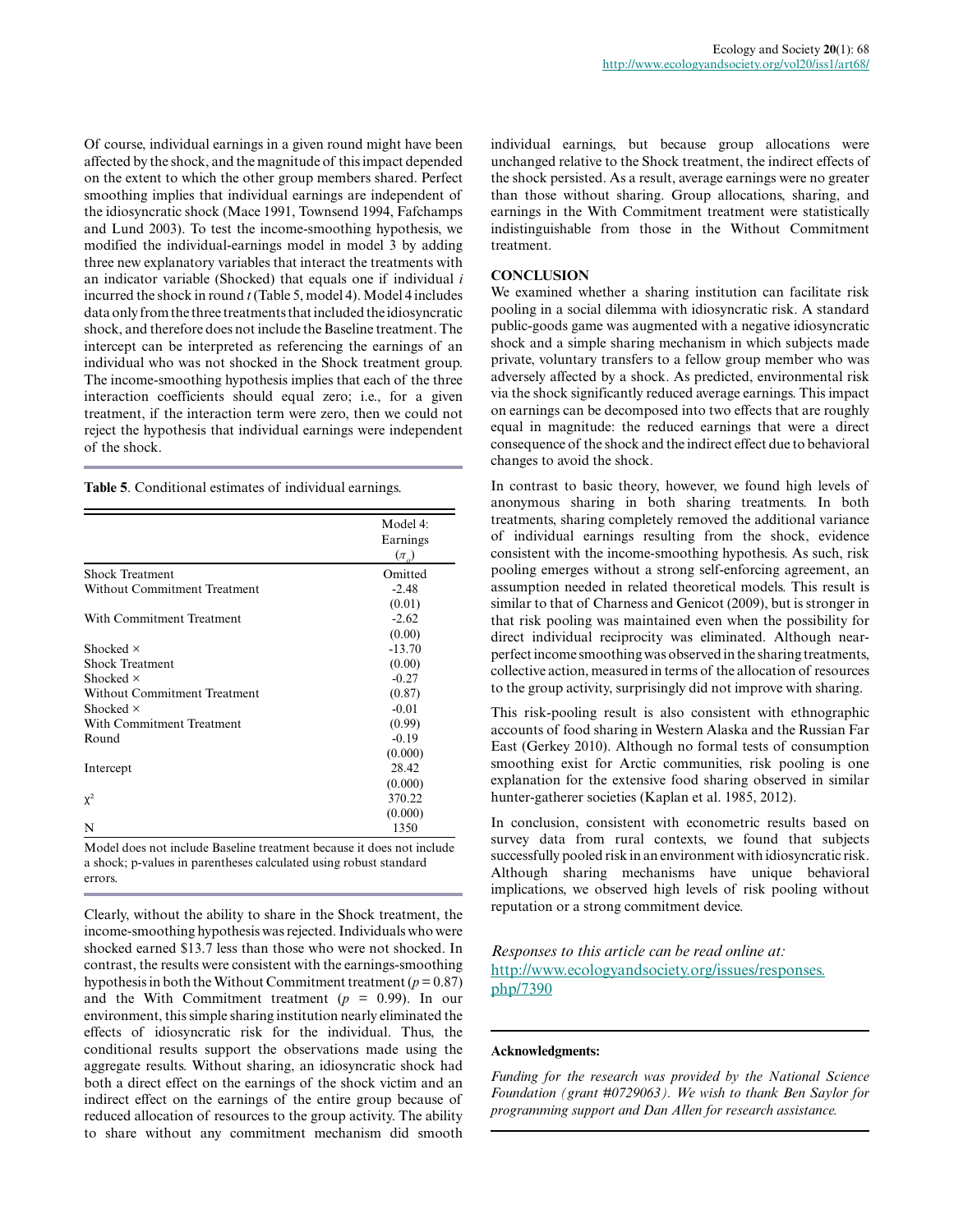# **LITERATURE CITED**

Alchian, A., and H. Demsetz. 1972. Production, information costs, and economic organization. *American Economic Review* 62 (5):777-795. [http://dx.doi.org/10.1109/EMR.1975.4306431](http://dx.doi.org/10.1109%2FEMR.1975.4306431)

Argetsinger, T., and C. West. 2009. Yupiit subsistence in Western Alaska: the intersection of formal and local institutions. *Ecological and Environmental Anthropology* 5(1):67-82.

Attanasio, O., A. Barr, J. C. Cardenas, G. Genicot, and C. Meghir. 2012. Risk pooling, risk preferences, and social networks. *American Economic Journal: Applied Economics* 4(2):134-167. [http://dx.doi.org/10.1257/app.4.2.134](http://dx.doi.org/10.1257%2Fapp.4.2.134) 

Barr, A., and G. Genicot. 2008. Risk sharing, commitment, and information: an experimental analysis. *Journal of the European Economic Association* 6(6):1151-1185. [http://dx.doi.org/10.1162/](http://dx.doi.org/10.1162%2FJEEA.2008.6.6.1151) [JEEA.2008.6.6.1151](http://dx.doi.org/10.1162%2FJEEA.2008.6.6.1151) 

Bradford, W. 2006. *Of Plymouth Plantation, rendered into modern English with an introduction by Harold Paget*. Dover, Mineola, New York, USA.

Carpenter, J., S. Bowles, H. Gintis, and S.-H. Hwang. 2009. Strong reciprocity and team production: theory and evidence. *Journal of Economic Behavior & Organization* 71(2):221-232. [http://dx.doi.](http://dx.doi.org/10.1016%2Fj.jebo.2009.03.011) [org/10.1016/j.jebo.2009.03.011](http://dx.doi.org/10.1016%2Fj.jebo.2009.03.011) 

Charness, G., and G. Genicot. 2009. Informal risk sharing in an infinite-horizon experiment. *Economic Journal* 119(537):796-825. [http://dx.doi.org/10.1111/j.1468-0297.2009.02248.x](http://dx.doi.org/10.1111%2Fj.1468-0297.2009.02248.x) 

Croson, R. T. A. 2001. Feedback in voluntary contribution mechanisms: an experiment in team production. Pages 85-97 *in* R. M. and Isaac and D. A. Norton, editors. *Research in experimental economics*. Volume 8. Emerald Group, Bingley, UK. [http://dx.doi.org/10.1016/S0193-2306\(01\)08005-X](http://dx.doi.org/10.1016%2FS0193-2306%2801%2908005-X) 

De Weerdt, J., and S. Dercon. 2006. Risk-sharing networks and insurance against illness. *Journal of Development Economics* 81 (2):337-356. [http://dx.doi.org/10.1016/j.jdeveco.2005.06.009](http://dx.doi.org/10.1016%2Fj.jdeveco.2005.06.009) 

Erkal, N., L. Gangadharan, and N. Nikiforakis. 2011. Relative earnings and giving in a real-effort experiment. *American Economic Review* 101(7):3330-3348. [http://dx.doi.org/10.1257/](http://dx.doi.org/10.1257%2Faer.101.7.3330) [aer.101.7.3330](http://dx.doi.org/10.1257%2Faer.101.7.3330) 

Fafchamps, M. 2003. *Rural poverty, risk, and development*. Edward Elgar, Cheltenham, UK.

Fafchamps, M., and F. Gubert. 2007. The formation of risk sharing networks. *Journal of Development Economics* 83 (2):326-350. [http://dx.doi.org/10.1016/j.jdeveco.2006.05.005](http://dx.doi.org/10.1016%2Fj.jdeveco.2006.05.005) 

Fafchamps, M., and S. Lund. 2003. Risk-sharing networks in rural Philippines. *Journal of Development Economics* 71 (2):261-287. [http://dx.doi.org/10.1016/S0304-3878\(03\)00029-4](http://dx.doi.org/10.1016%2FS0304-3878%2803%2900029-4) 

Fienup-Riordan, A. 1986. *When our bad season comes: a cultural account of subsistence harvesting and harvest disruption on the Yukon Delta*. Alaska Anthropological Association, Anchorage, Alaska, USA.

Gangadharan, L., and V. Nemes. 2009. Experimental analysis of risk and uncertainty in provisioning private and public goods. *Economic Inquiry* 47(1):146-164. [http://dx.doi.org/10.1111/](http://dx.doi.org/10.1111%2Fj.1465-7295.2007.00118.x) [j.1465-7295.2007.00118.x](http://dx.doi.org/10.1111%2Fj.1465-7295.2007.00118.x)

Genicot, G., and D. Ray. 2003. Group formation in risk-sharing arrangements. *Review of Economic Studies* 70(1):87-113. [http://](http://dx.doi.org/10.1111%2F1467-937X.00238) [dx.doi.org/10.1111/1467-937X.00238](http://dx.doi.org/10.1111%2F1467-937X.00238)

Gerkey, A. 2010. *From state collectives to local commons: cooperation and collective action among salmon fishers and reindeer herders in Kamchatka, Russia*. Dissertation. Rutgers University, New Brunswick, New Jersey, USA.

Hawkes, K. 1993. Why hunter-gatherers work: an ancient version of the problem of public goods. *Current Anthropology* 34 (4):341-361. [http://dx.doi.org/10.1086/204182](http://dx.doi.org/10.1086%2F204182) 

Howe, E. L., and S. Martin. 2009. Demographic change, economic conditions, and subsistence salmon harvests in Alaska's Arctic Yukon Kuskokwim region. Pages 433-462 *in* C. C. Krueger and C. E. Zimmerman, editors. *Pacific salmon: ecology and management of western Alaska's populations*. American Fisheries Society, Bethesda, Maryland, USA.

Huber, P. J. 1967. The behavior of maximum likelihood estimates under nonstandard conditions. *Proceedings of the Fifth Berkeley Symposium on Mathematical Statistics and Probability* 1 (1):221-233.

Jalan, J., and M. Ravallion. 1999. Are the poor less well-insured? Evidence on vulnerability to income risk in Rural China. *Journal of Development Economics* 58(1):61-81. [http://dx.doi.org/10.1016/](http://dx.doi.org/10.1016%2FS0304-3878%2898%2900103-5) [S0304-3878\(98\)00103-5](http://dx.doi.org/10.1016%2FS0304-3878%2898%2900103-5) 

Kaplan, H., K. Hill, R. V. Cadeliña, B. Hayden, D. C. Hyndman, R. J. Preston, E. A. Smith, D. E. Stuart, and D. R. Yesner. 1985. Food sharing among Ache foragers: tests of explanatory hypotheses. *Current Anthropology* 26(2):223-246. [http://dx.doi.](http://dx.doi.org/10.1086%2F203251) [org/10.1086/203251](http://dx.doi.org/10.1086%2F203251)

Kaplan, H. S., E. Schniter, V. L. Smith, and B. J. Wilson. 2012. Risk and the evolution of human exchange. *Proceedings of the Royal Society B: Biological Sciences* 279(1740):2930-2935. [http://](http://dx.doi.org/10.1098%2Frspb.2011.2614) [dx.doi.org/10.1098/rspb.2011.2614](http://dx.doi.org/10.1098%2Frspb.2011.2614)

Kimball, M. 1988. Farmer cooperatives as behavior toward risk. *American Economic Review* 78(1):224-232.

Ledyard, J. 1995. Public goods: a survey of experimental research. Pages 111-194 *in* J. Kagel and A. Roth, editors. *The handbook of experimental economics*. Princeton University Press, Princeton, New Jersey, USA.

Ligon, E., J. P. Thomas, and T. Worrall. 2002. Informal insurance arrangements with limited commitment: theory and evidence from village economies. *Review of Economic Studies* 69 (1):209-244. [http://dx.doi.org/10.1111/1467-937X.00204](http://dx.doi.org/10.1111%2F1467-937X.00204)

Mace, B. J. 1991. Full insurance in the presence of aggregate uncertainty. *Journal of Political Economy* 99(5):928-956. [http://](http://dx.doi.org/10.1086%2F261784) [dx.doi.org/10.1086/261784](http://dx.doi.org/10.1086%2F261784) 

Magdanz, J. S., C. J. Utermohle, and R. J. Wolfe. 2002. *The production and distribution of wild food in Wales and deering Alaska*. Technical Paper 259. Division of Subsistence, Alaska Department of Fish and Game, Juneau, Alaska, USA. [online] URL:<http://www.adfg.alaska.gov/techpap/tp259.pdf>

Posner, R. A. 1980. A theory of primitive society, with special reference to law. *Journal of Law and Economics* 23(1):1-53. [http://](http://dx.doi.org/10.1086%2F466951) [dx.doi.org/10.1086/466951](http://dx.doi.org/10.1086%2F466951)